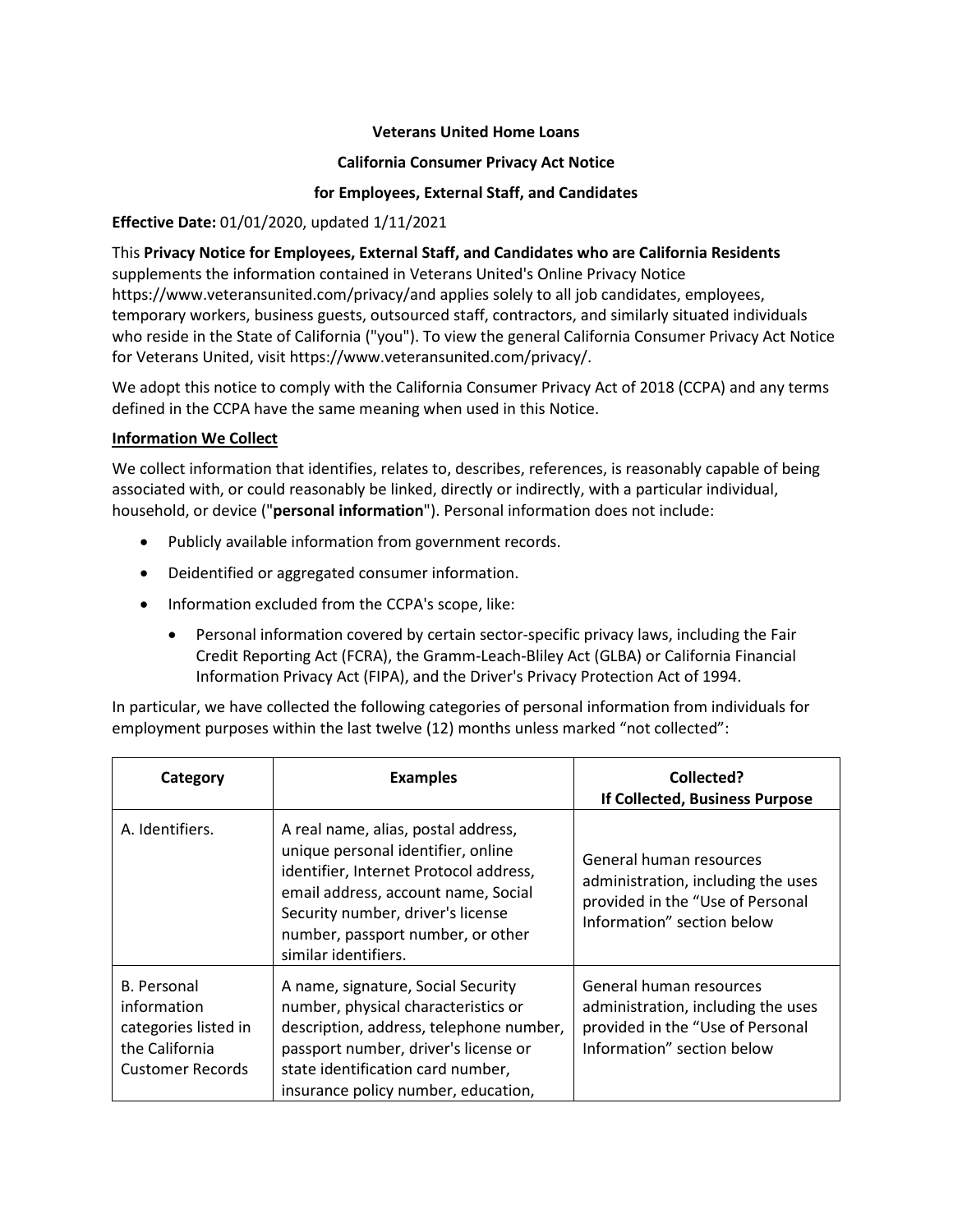| statute (Cal. Civ.<br>Code § 1798.80(e)).                                                | employment, employment history, bank<br>account number, or any other financial<br>information, medical information, or<br>health insurance information.<br>Some personal information included in<br>this category may overlap with other                                                                                                                                                                                                       |                                                                                                                                                                                                        |
|------------------------------------------------------------------------------------------|------------------------------------------------------------------------------------------------------------------------------------------------------------------------------------------------------------------------------------------------------------------------------------------------------------------------------------------------------------------------------------------------------------------------------------------------|--------------------------------------------------------------------------------------------------------------------------------------------------------------------------------------------------------|
| C. Protected<br>classification<br>characteristics<br>under California or<br>federal law. | categories.<br>Age (40 years or older), race, color,<br>ancestry, national origin, citizenship,<br>religion or creed, marital status, medical<br>condition, physical or mental disability,<br>sex (including gender, gender identity,<br>gender expression, pregnancy or<br>childbirth and related medical<br>conditions), sexual orientation, veteran<br>or military status, genetic information<br>(including familial genetic information). | Complying with state and federal<br>law (e.g anti-discrimination efforts,<br>engaging in the interactive process<br>to provide disability<br>accommodations, etc.); providing<br>and managing benefits |
| D. Commercial<br>information.                                                            | Records of personal property, products<br>or services purchased, obtained, or<br>considered, or other purchasing or<br>consuming histories or tendencies.                                                                                                                                                                                                                                                                                      | NOT COLLECTED.                                                                                                                                                                                         |
| E. Biometric<br>Information                                                              | Fingerprints.                                                                                                                                                                                                                                                                                                                                                                                                                                  | Performing a background check as<br>part of licensing employees when<br>required to conduct business                                                                                                   |
| F. Internet or other<br>similar network<br>activity.                                     | Browsing history and search history.                                                                                                                                                                                                                                                                                                                                                                                                           | General human resources<br>management; detecting security<br>incidents; ensuring compliance<br>with laws and regulations                                                                               |
| G. Geolocation data.                                                                     | Physical location or movements.                                                                                                                                                                                                                                                                                                                                                                                                                | NOT COLLECTED.                                                                                                                                                                                         |
| H. Sensory or<br>Surveillance Data                                                       | Audio, electronic, visual.                                                                                                                                                                                                                                                                                                                                                                                                                     | Assessing employee performance;<br>protecting company assets;<br>providing physical security;<br>ensuring compliance with laws and<br>regulations                                                      |
| I. Professional or<br>employment-<br>related information.                                | Current or past job history or<br>performance evaluations.                                                                                                                                                                                                                                                                                                                                                                                     | General management, assessment,<br>and support of our employees;<br>assessing candidates for<br>employment                                                                                             |
| J. Non-public<br>education                                                               | Education records directly related to a<br>student maintained by an educational                                                                                                                                                                                                                                                                                                                                                                | NOT COLLECTED.                                                                                                                                                                                         |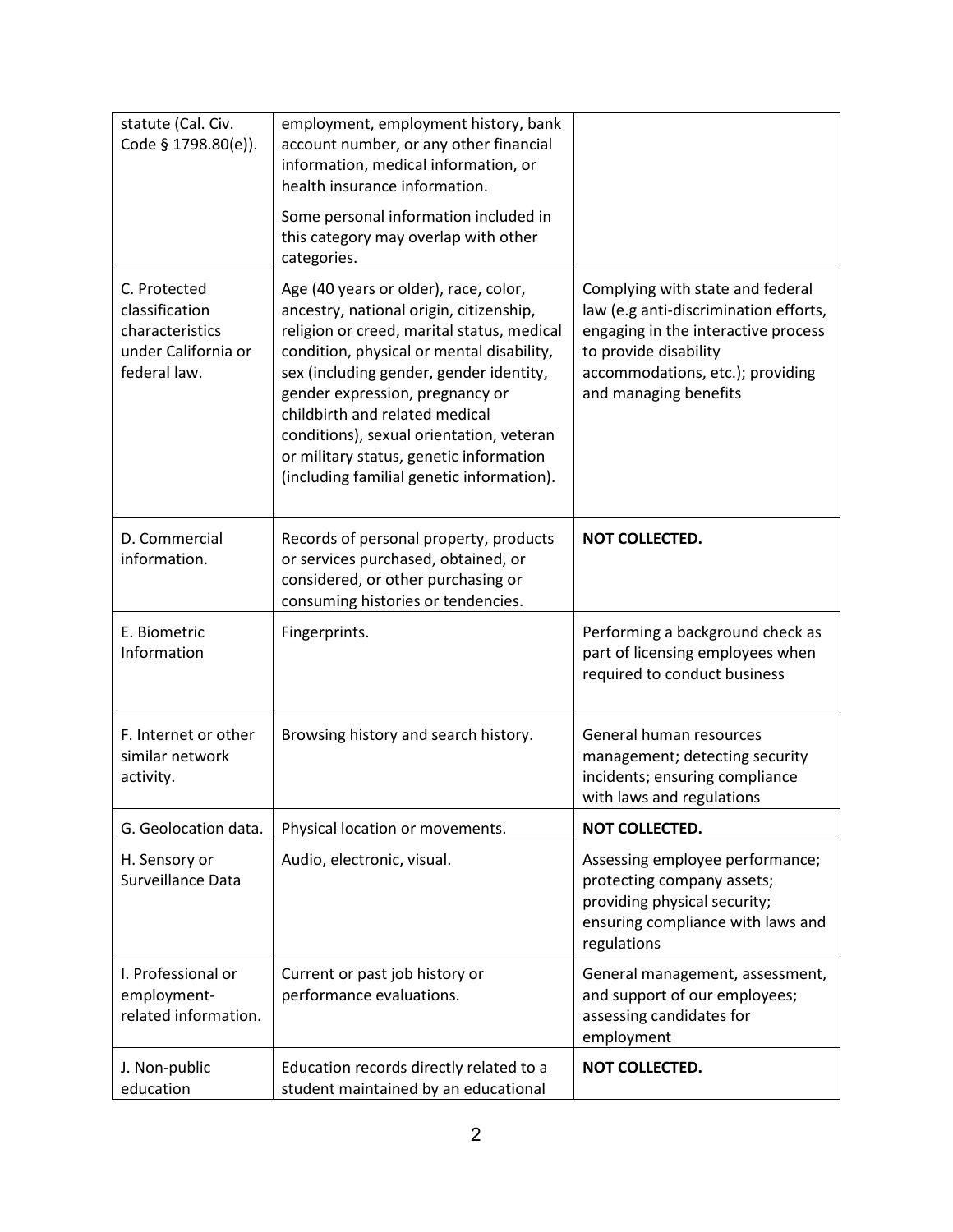| information (per the<br><b>Family Educational</b><br><b>Rights and Privacy</b><br>Act (20 U.S.C.<br>Section 1232g, 34<br>C.F.R. Part 99)). | institution or party acting on its behalf,<br>such as grades, transcripts, class lists,<br>student schedules, student identification<br>codes, student financial information, or<br>student disciplinary records. |                                                                                                            |
|--------------------------------------------------------------------------------------------------------------------------------------------|-------------------------------------------------------------------------------------------------------------------------------------------------------------------------------------------------------------------|------------------------------------------------------------------------------------------------------------|
| K. Inferences drawn<br>from other personal<br>information.                                                                                 | Profile reflecting a person's preferences,<br>characteristics, psychological trends,<br>predispositions, behavior, attitudes,<br>intelligence, abilities, and aptitudes.                                          | General management, assessment,<br>and support of our employees;<br>assessing candidates for<br>employment |

We obtain the categories of personal information listed above from the following categories of sources:

- Directly from you. For example, from forms or assessments you complete or documents you submit
- Indirectly from you. For example, from observing or recording your interactions with clients
- From third parties or public sources, such as obtaining a lawful background check from a consumer reporting agency or viewing information on a public social media platform like LinkedIn

#### **Use of Personal Information**

We may use or disclose the personal information we collect for one or more of the following business purposes:

- General management, assessment, and support of our employees and our business
- Fulfilling our obligations under your employment agreement
- Assessing candidates for employment (including pre-hire assessments, reference checks, and lawful background checks), managing the hiring process, and onboarding new employees
- Performing periodic, lawful background checks on employees
- Communicating with you regarding your employment or employment opportunities
- Administering payroll
- Administering benefits to you and your dependents
- Arranging travel and events
- Completing internal investigations, when necessary
- Providing physical security, protecting the life and safety of employees and others, and protecting company assets
- Complying with laws and regulations (e.g. minimum wage, tax, anti-discrimination laws, mortgage industry regulations, et cetera) and complying with court orders and audit requests
- Responding to law enforcement requests and defending against or pursuing claims, disputes, or litigation – in court, via arbitration, or elsewhere
- Licensing employees when required to conduct business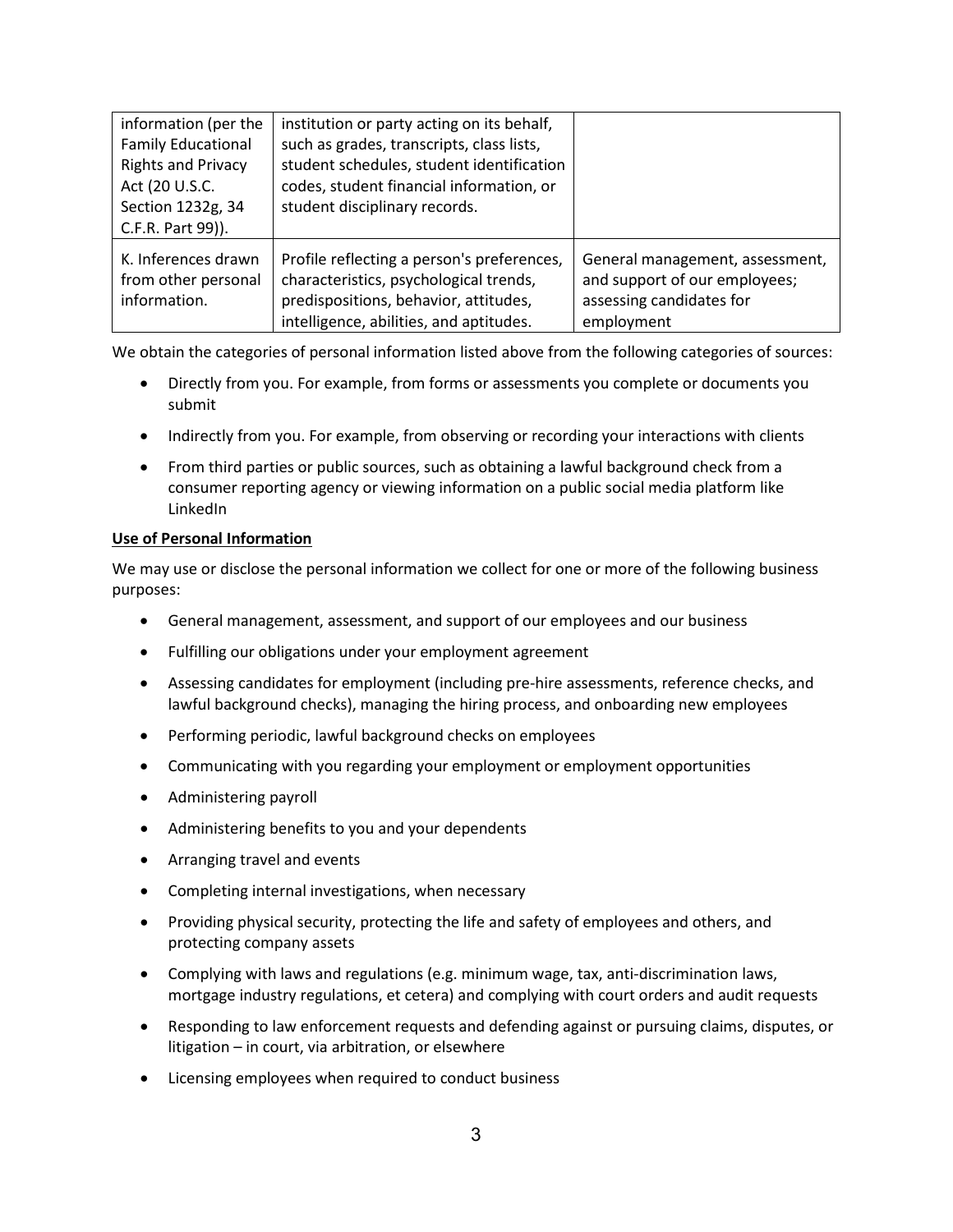- Managing our network and information systems
- Analyzing and improving our processes
- To evaluate or conduct a merger, divestiture, restructuring, reorganization, dissolution, or other sale or transfer of some or all of our assets, whether as a going concern or as part of bankruptcy, liquidation, or similar proceeding, in which personal information held by us about our consumers is among the assets transferred.
- As described to you when collecting your personal information or as otherwise set forth in the CCPA.

We will not collect additional categories of personal information or use the personal information we collected for materially different, unrelated, or incompatible purposes without providing you notice.

### **Sharing Personal Information**

We may disclose your personal information to a third party for a business purpose, subject to your right to opt-out. When we disclose personal information for a business purpose, we enter a contract that describes the purpose and requires the recipient to both keep that personal information confidential and not use it for any purpose except performing the contract.

We share your personal information with the following categories of third parties:

- Our affiliated entities.
- Service providers. Examples: recruitment service providers (including online recruitment platforms), pre-employment screening service providers, insurance or benefits providers we've contracted with, human resource management systems
- Third parties to whom you or your agents authorize us to disclose your personal information in connection with benefits or services we and/or third parties provide to you.

#### **Sales of Personal Information**

In the preceding twelve (12) months, Veterans United has not sold personal information.

#### **Your Rights and Choices**

The CCPA provides consumers (California residents) with specific rights regarding their personal information. This section describes your CCPA rights and explains how to exercise those rights.

\*\*Please note that until January 1, 2022, personal information collected for employment purposes and used for the purpose(s) it was collected is generally excluded from the following:\*\*

#### *Right to Know Request - Access to Specific Information and Data Portability Rights*

You have the right to request that we disclose certain information to you about our collection and use of your personal information over the past 12 months. Once we receive and confirm your verifiable consumer request, we will disclose to you:

- The categories of personal information we collected about you.
- The categories of sources for the personal information we collected about you.
- Our business or commercial purpose for collecting or selling that personal information.
- The categories of third parties with whom we share that personal information.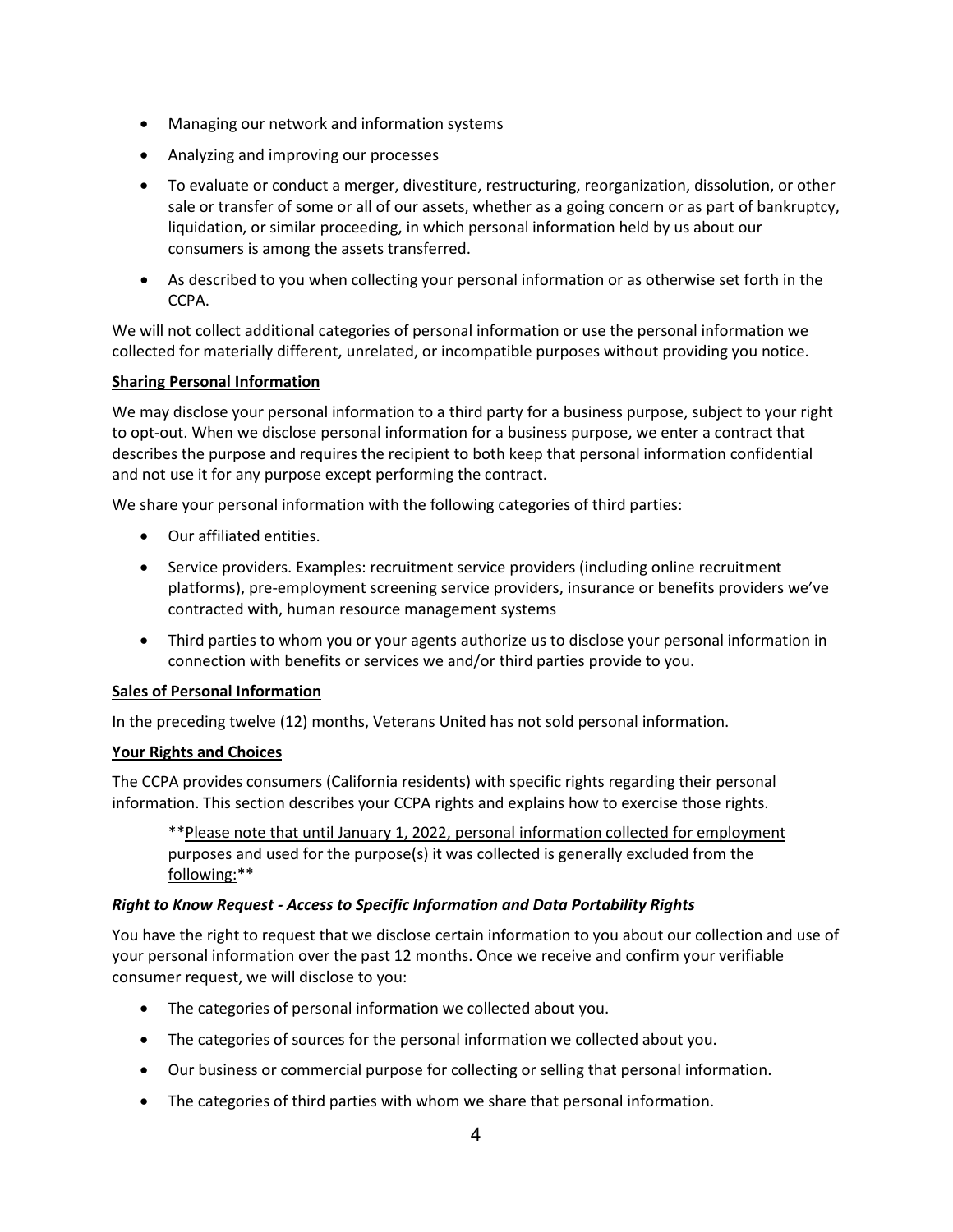- The specific pieces of personal information we collected about you.
- If we disclosed your personal information for a business purpose the categories of information we shared.

Information we collect or share in our role as a financial institution may not be included in your Right to Know response.

We do not provide these access and data portability rights for business-to-business (B2B) personal information.

## *Deletion Request Rights*

You have the right to request that we delete any of your personal information that we collected from you and retained, subject to certain exceptions. Once we receive and confirm your verifiable consumer request, we will delete (and direct our service providers to delete) your personal information from our records, unless an exception applies.

We may deny your deletion request if retaining the information is necessary for us or our service provider(s) to:

- 1. Complete the transaction for which we collected the personal information, provide a good or service that you requested, take actions reasonably anticipated within the context of our ongoing business relationship with you, fulfill the terms of a written warranty or product recall conducted in accordance with federal law, or otherwise perform our contract with you.
- 2. Detect security incidents, protect against malicious, deceptive, fraudulent, or illegal activity, or prosecute those responsible for such activities.
- 3. Debug products to identify and repair errors that impair existing intended functionality.
- 4. Exercise free speech, ensure the right of another consumer to exercise their free speech rights, or exercise another right provided for by law.
- 5. Comply with the California Electronic Communications Privacy Act (Cal. Penal Code § 1546 *et. seq.*).
- 6. Engage in public or peer-reviewed scientific, historical, or statistical research in the public interest that adheres to all other applicable ethics and privacy laws, when the information's deletion may likely render impossible or seriously impair the research's achievement, if you previously provided informed consent.
- 7. Enable solely internal uses that are reasonably aligned with consumer expectations based on your relationship with us.
- 8. Comply with a legal obligation.
- 9. Make other internal and lawful uses of that information that are compatible with the context in which you provided it.

We do not provide these deletion rights for business-to-business (B2B) personal information.

# *Exercising Right to Know and Deletion Rights Requests*

To exercise the access, data portability, and deletion rights described above, please submit a verifiable consumer request to us by either:

• Calling us at 855-857-3933.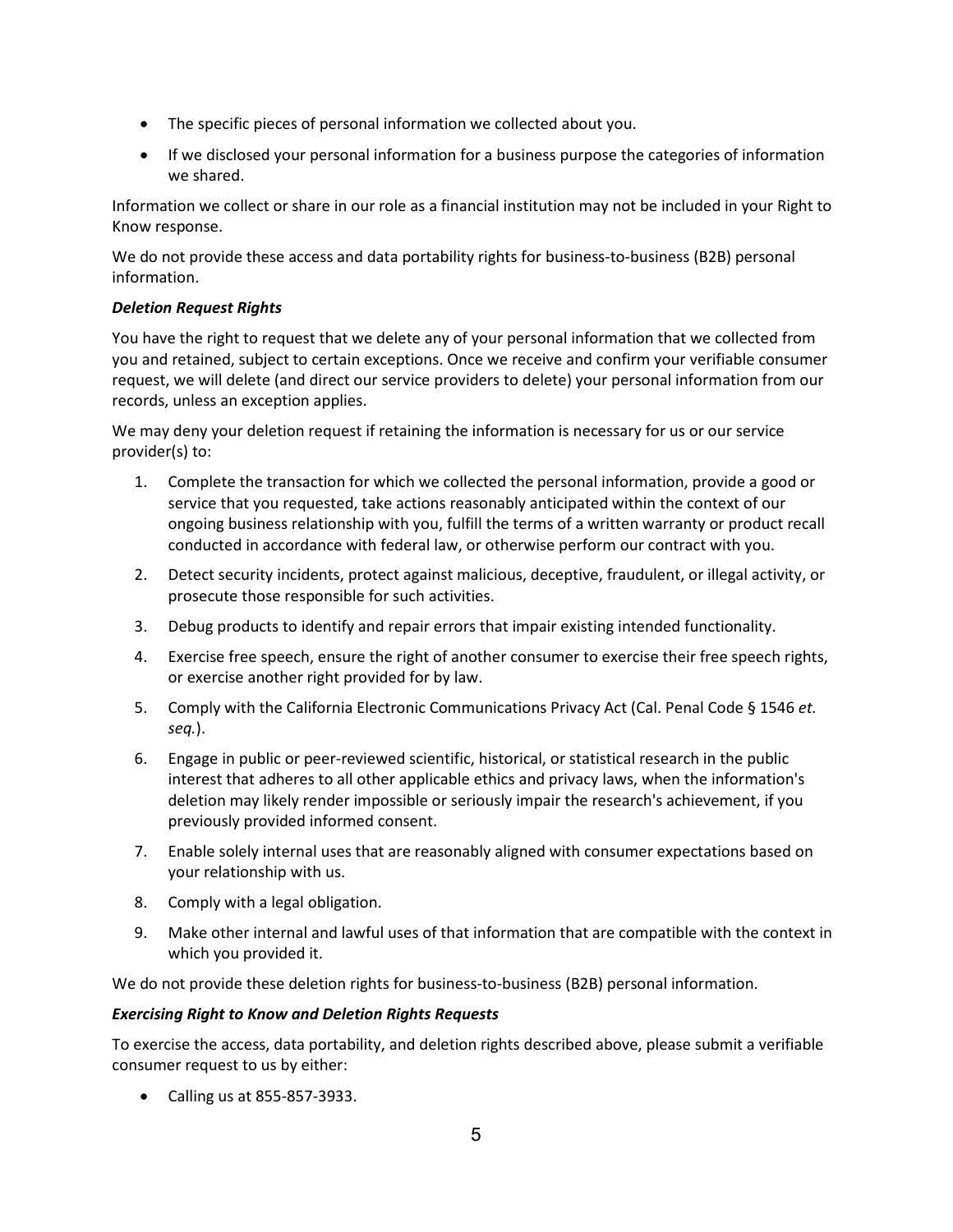- Visiting [www.VeteransUnited.com/privacy/.](http://www.veteransunited.com/privacy)
	- For Right to Know Requests[: https://www.veteransunited.com/ccpa-request/?type=ccpa](https://www.veteransunited.com/ccpa-request/?type=ccpa-inquiry)[inquiry.](https://www.veteransunited.com/ccpa-request/?type=ccpa-inquiry)
	- For Deletion Rights Requests: [https://www.veteransunited.com/ccpa-request/?type=ccpa](https://www.veteransunited.com/ccpa-request/?type=ccpa-delete)[delete.](https://www.veteransunited.com/ccpa-request/?type=ccpa-delete)

Only you, or someone legally authorized to act on your behalf, may make a verifiable consumer request related to your personal information. You may also make a verifiable consumer request on behalf of your minor child.

You may only make a verifiable consumer request for access or data portability twice within a 12-month period. The verifiable consumer request must:

- Provide sufficient information that allows us to reasonably verify you are the person about whom we collected personal information or an authorized representative.
- Describe your request with sufficient detail that allows us to properly understand, evaluate, and respond to it.

We cannot respond to your request or provide you with personal information if we cannot verify your identity or authority to make the request and confirm the personal information relates to you.

Making a verifiable consumer request does not require you to create an account with us.

We will only use personal information provided in a verifiable consumer request to verify the requestor's identity or authority to make the request.

#### *Response Timing and Format*

We endeavor to respond to a verifiable consumer request within forty-five (45) days of its receipt. If we require more time (up to 90 days), we will inform you of the reason and extension period in writing.

If you have an account with us, we will deliver our written response to that account. If you do not have an account with us, we will deliver our written response by mail or electronically, at your option.

Any disclosures we provide will only cover the 12-month period preceding the verifiable consumer request's receipt. The response we provide will also explain the reasons we cannot comply with a request, if applicable. For data portability requests, we will select a format to provide your personal information that is readily useable and should allow you to transmit the information from one entity to another entity without hindrance.

We do not charge a fee to process or respond to your verifiable consumer request unless it is excessive, repetitive, or manifestly unfounded. If we determine that the request warrants a fee, we will tell you why we made that decision and provide you with a cost estimate before completing your request.

# **Non-Discrimination**

We will not discriminate against you for exercising any of your CCPA rights. Unless permitted by the CCPA, we will not:

- Deny you goods or services.
- Charge you different prices or rates for goods or services, including through granting discounts or other benefits, or imposing penalties.